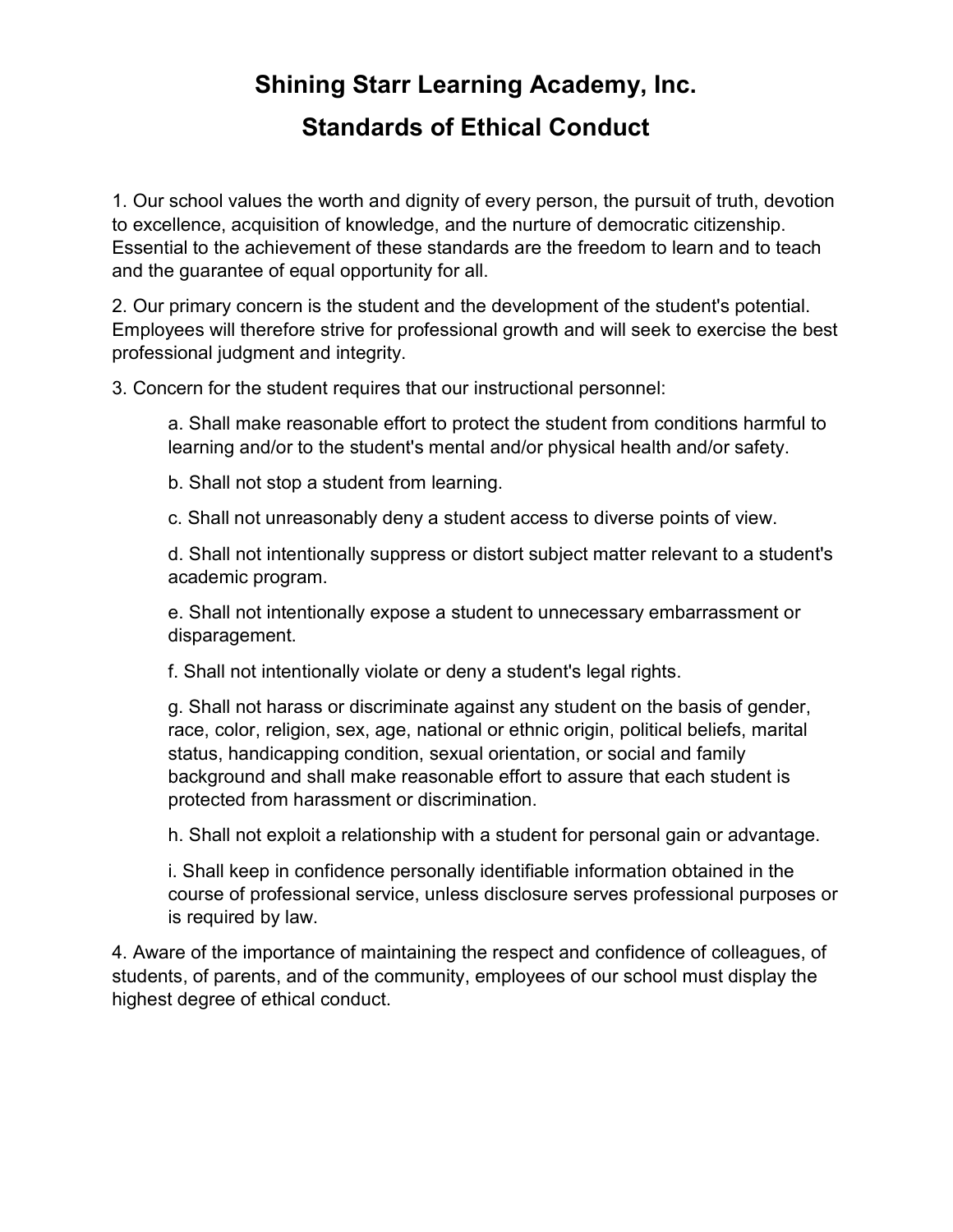## This commitment to the standards requires that our employees:

a. Shall maintain honesty in all professional dealings.

 b. Shall not on the basis of gender, race, color, religion, sex, age, national or ethnic origin, political beliefs, marital status, handicapping condition if otherwise qualified, or social and family background deny to a colleague professional benefits or advantages or participation in any professional organization.

 c. Shall not interfere with a colleague's exercise of political or civil rights and responsibilities.

 d. Shall not engage in harassment or discriminatory conduct which unreasonably interferes with an individual's performance of professional or work responsibilities or with the orderly processes of education or which creates a hostile, intimidating, abusive, offensive, or oppressive environment; and, further, shall make reasonable effort to assure that each individual is protected from such harassment or discrimination.

e. Shall not make malicious or intentionally false statements about a colleague.

# Training Requirement

All instructional personnel and administrators are required as a condition of employment to complete training on these standards of ethical conduct.

## Reporting Misconduct by Instructional Personnel and Administrators

All employees and administrators have an obligation to report misconduct by instructional personnel and school administrators which affects the health, safety, or welfare of a student.

Examples of misconduct include obscene language, drug and alcohol use, disparaging comments, prejudice or bigotry, sexual innuendo, cheating or testing violations, physical aggression, and accepting or offering favors.

Reports of misconduct of employees should be made to the Principal of Shining Starr Learning Academy, Inc.

Reports of misconduct committed by administrators should be made to the Florida Department of Education.

Legally sufficient allegations of misconduct by Florida certified educators will be reported to the Office of Professional Practices Services.

Policies and procedures for reporting misconduct by instructional personnel or school administrators which affects the health, safety, or welfare of a student are posted in our teacher's resource room and on our website at shiningstarrlearningacademy.com.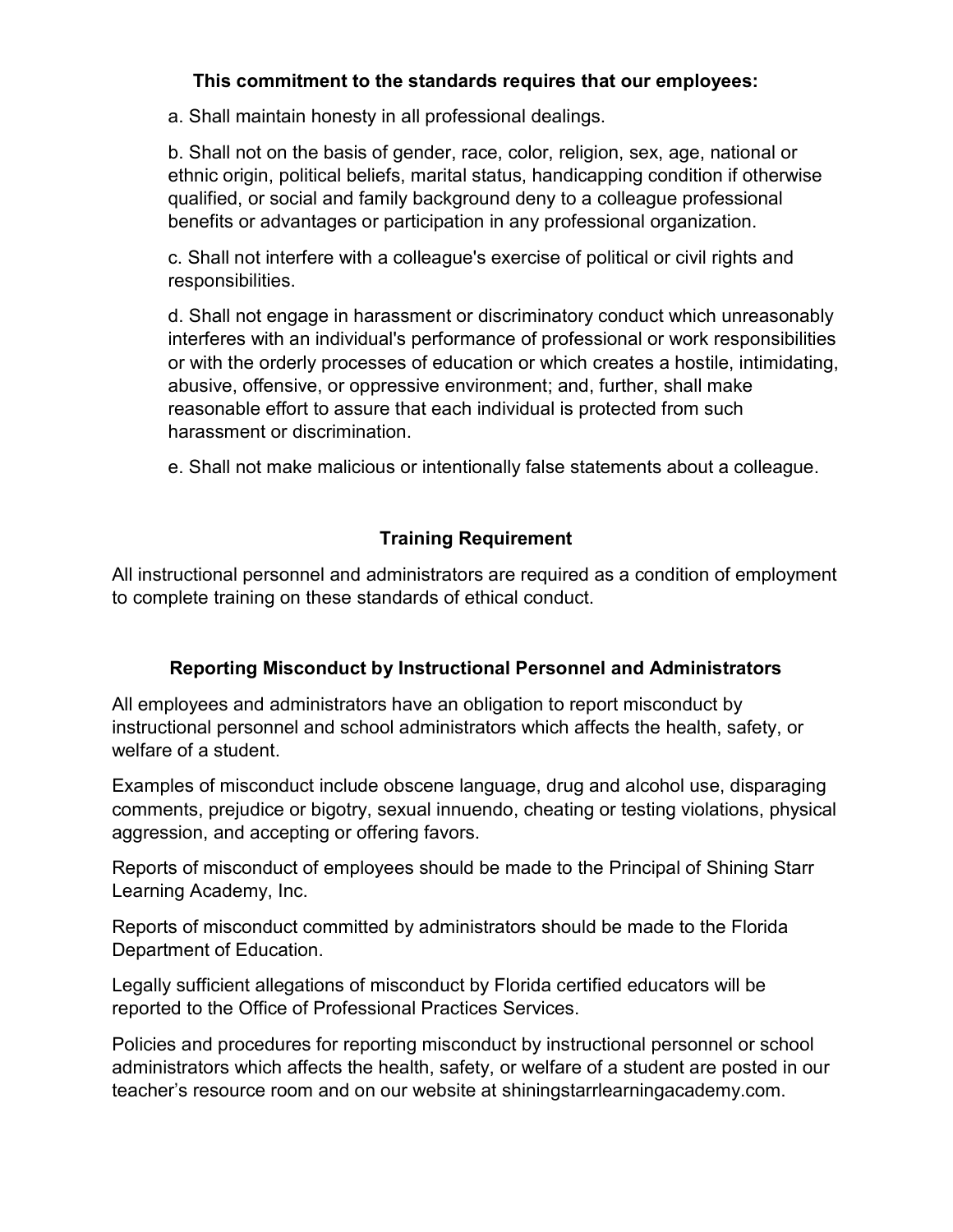## Reporting Child Abuse, Abandonment or Neglect

All employees and agents have an affirmative duty to report all actual or suspected cases of child abuse, abandonment, or neglect.

Call 1-800-96-ABUSE or report online at:http://www.dcf.state.fl.us/abuse/report/.

## Signs of Physical Abuse

The child may have unexplained bruises, welts, cuts, or other injuries; broken bones; or burns. A child experiencing physical abuse may seem withdrawn or depressed, seem afraid to go home or may run away, shy away from physical contact, be aggressive, or wear inappropriate clothing to hide injuries.

## Signs of Sexual Abuse

The child may have torn, stained or bloody underwear, trouble walking or sitting, pain or itching in genital area, or a sexually transmitted disease. A child experiencing sexual abuse may have unusual knowledge of sex or act seductively, fear a particular person, seem withdrawn or depressed, gain or lose weight suddenly, shy away from physical contact, or run away from home.

# Signs of Neglect

The child may have unattended medical needs, little or no supervision at home, poor hygiene, or appear underweight. A child experiencing neglect may be frequently tired or hungry, steal food,or appear overly needy for adult attention.

## Patterns of Abuse

Serious abuse usually involves a combination of factors. While a single sign may not be significant, a pattern of physical or behavioral signs is a serious indicator and should be reported.

## If a child tells YOU about abuse:

Be a good listener. Show that you understand and believe what the child tells you. Encourage, but don't pressure him/her to talk. Ask open ended questions.

Be supportive. Tell the child he/she did the right thing by coming to you. Stress that he/she is not to blame. Let the child know that you want to help.

Don't overreact. This can frighten the child or prevent him/her from telling you more. Do not talk negatively about the suspected abuser in front of the child.